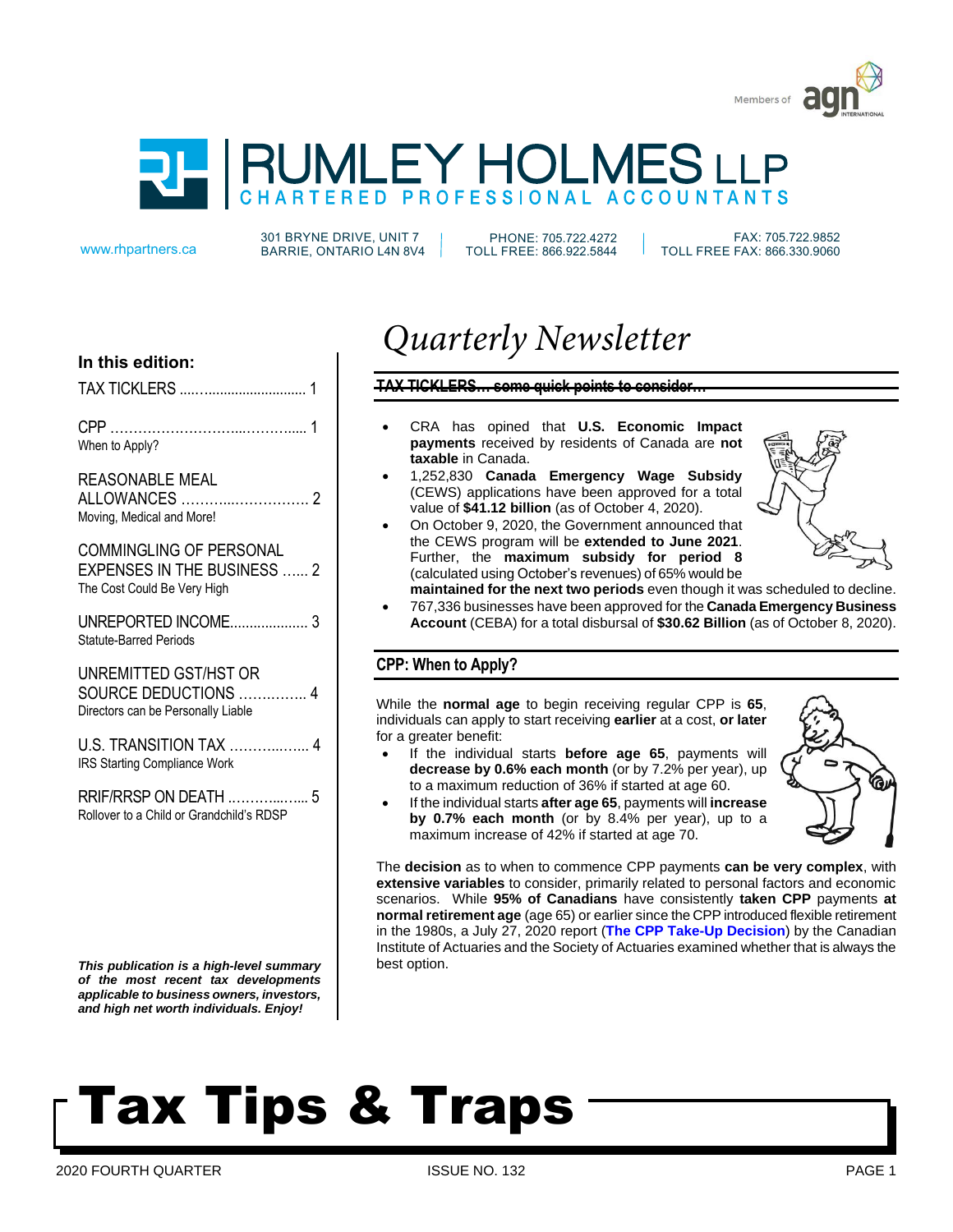The report **compared** receiving CPP **commencing at age 65** against pulling funds from RRSP/RRIF savings to replace the CPP payments and then **commencing CPP at age 70**. The two primary factors which influence the decision are **life expectancy** and **rate of return**. In particular, the report noted the following:

- A major advantage of increasing CPP payments via postponement is that the increased CPP provides **additional secure lifetime income** that increases each year alongside the price of consumer goods, thus **protecting against inflation**, financial **market risk**, and the risk of **outliving retirement savings**.
- Given today's **low-interest-rate** environment and general population longevity expectations, the report noted that **delaying CPP payments** is often a **financially advantageous** strategy.
	- o In the risk-free investment comparison, **75-80% of Canadians** within this framework **receive more income** by **delaying** their CPP payments.
	- o Even in an **extreme case** that favours not deferring CPP payments (low longevity expectations and very high expected investment returns), a person faces a **50% probability** of receiving **more income by delaying** CPP payments, along with the risk-reduction benefits of a delay mentioned above.
- **Higher-income Canadians** have **longer life expectancies** than lower-income Canadians, and **females generally live longer** than males; therefore, it would more often be in their best interest to delay CPP payments.

*ACTION ITEM: Consider whether starting CPP before, after, or at age 65, would be the most advantageous.* 

#### **REASONABLE MEAL ALLOWANCES: Moving, Medical and More!**



On September 3, 2020, CRA announced that, **effective January 1, 2020**, the rates allowable under the simplified method related to travel for **medical** expenses, **moving** expenses, and the **northern residents deduction**, as well as

meal claims for transport employees, increased to \$23 from \$17 per meal, for a total of \$69/day. This is also the amount that CRA has stated is reasonable for a meal and therefore the nontaxable portion of an **overtime meal or allowance**, or certain **other travel allowances** provided to employees.

CRA has previously noted that**reasonable allowances** paid by employers for **meal costs** incurred while **travelling** is a **question of fact**. Reasonable allowances are generally not taxable. Although they would **generally accept \$23 per meal** (including taxes), **higher amounts** could be reasonable,

provided they are **supported** by relevant facts, including:

- **cost of ordinary meals** in the travel area;
- **availability of meals** in proximity to the location of work or lodgings while away;
- whether some **meals** will likely be **provided** to the employee **at no cost**; and
- **exchange rates** where travel is outside of Canada.

CRA has also indicated previously that they consider the **meal allowances** based on the **National Joint Councilrates** (which well exceed \$69/day but are currently less than \$23 for breakfast or lunch) to be **reasonable** for the meal portion of these travel allowances. However, these Council rates are not accepted for the other purposes mentioned above.

*ACTION ITEM: Keep a list of all medical and moving travel. Retain associated receipts so that the actual costs can be compared against claims available under the simplified method rates.*

#### **COMMINGLING OF PERSONAL EXPENSES IN THE BUSINESS: The Cost Could Be Very High**

In a July 23, 2020 **Tax Court of Canada** case, at issue were a number of **expenses** claimed by the taxpayers (a **corporation** and its **sole individual shareholder**) in respect of the business of selling financial products and providing financial planning advice. CRA denied various expenses spanning 2007 and 2008 and assessed many of them as shareholder benefits. That is, the amounts were taxable to the individual shareholder and not deductible to the corporation.



CRA also **assessed beyond the normal reassessment period** on the basis that the taxpayers made a misrepresentation attributable to neglect, carelessness, wilful default or fraud. They also assessed **gross negligence penalties** which is computed as the greater of 50% of the understated tax or overstated credits related to the false statement or omission, and \$100.

The following expenses were reviewed:

- **bonuses** paid **to** family members who were not employees of the taxpayer;
- **payments** to family members under an **Employee Profit Sharing Plan** (EPSP) where there was no evidence that the payments referred to profits;
- **salaries** paid to **family members** (including the shareholder's daughter who received a salary of \$5,000 in 2007 and \$400 in 2008);
- **salaries** paid **to** the taxpayer's **children's care providers**;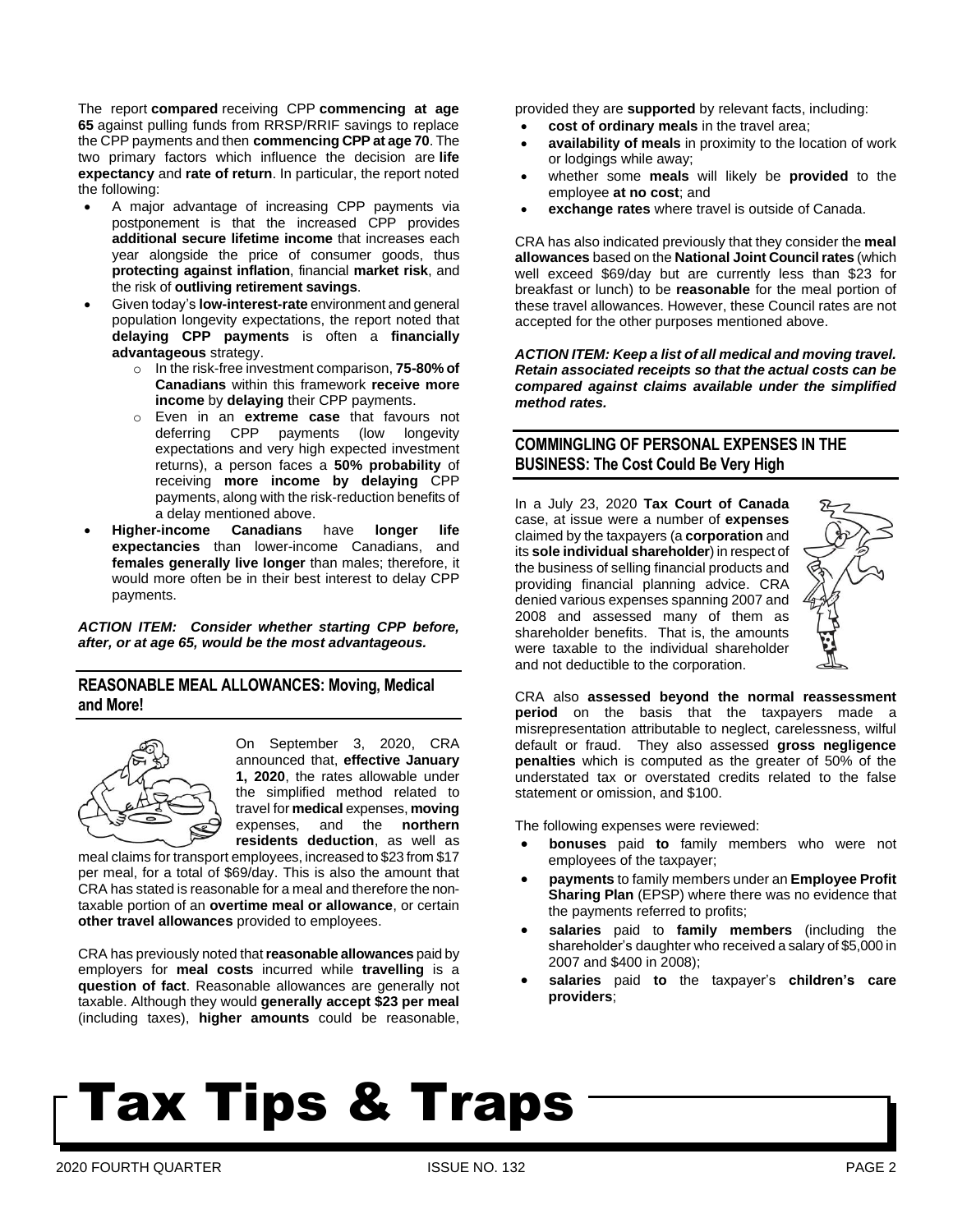- **salaries** to the taxpayer's **former spouse**, which the taxpayer argued was the same as personally paying spousal support;
- travel costs for the taxpayer and his **family** to go on a **cruise** on which the taxpayer made **business**-related **presentations** (CRA conceded the taxpayer's travel costs);
- significant **interest expense** with very **little support**; and
- many other costs such as **clothing**, **toys**, **jewelry**, **personal items**, **lawncare**, **maid service**, and **pet care** for the **shareholder** and **family members**.

While the taxpayer originally claimed the travel expenses for the taxpayer's family to travel to Hawaii for a shareholders' meeting, the taxpayer conceded these amounts.

The taxpayer argued that any benefits taxable to him personally were conferred by virtue of his employment, not his shareholdings, and, therefore, should be deductible to the corporation.

#### **Taxpayer loses**

In dismissing the taxpayer's argument, the Court found that the vast **majority of expenses** reviewed were **personal** in nature and denied the deduction. The Court also found the vast majority of **denied expenses** to be a **shareholder benefit**. These expenses were **not**, by and large, expenses a **reasonable employer** would otherwise **pay** for the **benefit** of an **arm's length employee**. The taxpayer, through his unfettered control, chose not to pay salaries or bonuses but rather to deduct the disallowed expenses from the corporate receipts and never report or ascribe any amount of benefit or employment income to himself.

The Court **upheld** CRA's **assessment beyond the normal limitation period** as well as **gross negligence penalties**, noting:

- the sole shareholder's **education** and **training** regarding complex tax integration, small business deduction strategies, and corporate/personal lifestyle structuring;
- the individual unilaterally directed which expenses the corporation should deduct, even though some were clearly personal; and
- the **degree** and **scope** of the upheld **assessments** were **very large** – in excess of \$700,000 for the corporation and in excess of \$1,100,000 for the individual, both spanning a two-year period.

The Court stated that the **gross negligence penalties** exist for these such situations: **sophisticated taxpayers must appreciate** that **using corporate** structures to **mask inappropriate deductions** and shield personal income from tax should **not be done**.

The result of these inappropriate deductions was **effectively triple taxation** – corporate tax on disallowed deductions, personal tax on shareholder benefits, and a 50% gross negligence penalty on both the corporate and personal taxes. It would have been much cheaper had the taxpayer taken additional salaries or dividends, and paid the additional taxes up front, rather than running personal expenses through the corporation.

In the case where personal expenses are paid by the corporation, the accounts should generally be corrected by adjusting the shareholder loan account or having the individual pay the corporation back. This was not done in this case.

*ACTION ITEM: As best as possible, keep business and personal expenses separate. Deducting personal expenses in a corporation can lead to a very costly bill, well in excess of the tax should the amounts have been reported correctly.* 

#### **UNREPORTED INCOME: Statute-Barred Periods**

In a June 10, 2020 French Court of Quebec case, the taxpayer had been assessed with **unreported income** of \$68,162, \$66,192 and \$31,540 for 2004, 2005 and 2006, respectively, all **beyond the normal reassessment period** (generally 3 years). The amounts were computed using the **cash flow analysis method**, meaning that cash received was considered taxable income unless it could be shown that it was from a non-taxable source, such as a gift or a loan.



Originally, the **taxpayer's son was under audit**. After it was noted that several **transactions had occurred between the taxpayer and his son**, the taxpayer came under audit.

The taxpayer argued that several **items were not taxable**. They included:

- **tax refunds gifted** from the son to the taxpayer;
- **insurance and car payments** by the son;
- **repayment of a loan** following a condo purchase that did not go through; and
- various **cash deposits**.

The taxpayer argued that he **had safety deposit boxes with large sums of money** which was deposited over time to **prevent his first wife**, who had struggled with mental health issues and addictions, **from stealing the money** and supporting her drug habit. He also noted that he continued to collect money in the boxes following the divorce of the first wife and on into the relationship with his second wife. It was **implied** that the **cash deposits** above **came from** these **safety deposit boxes**.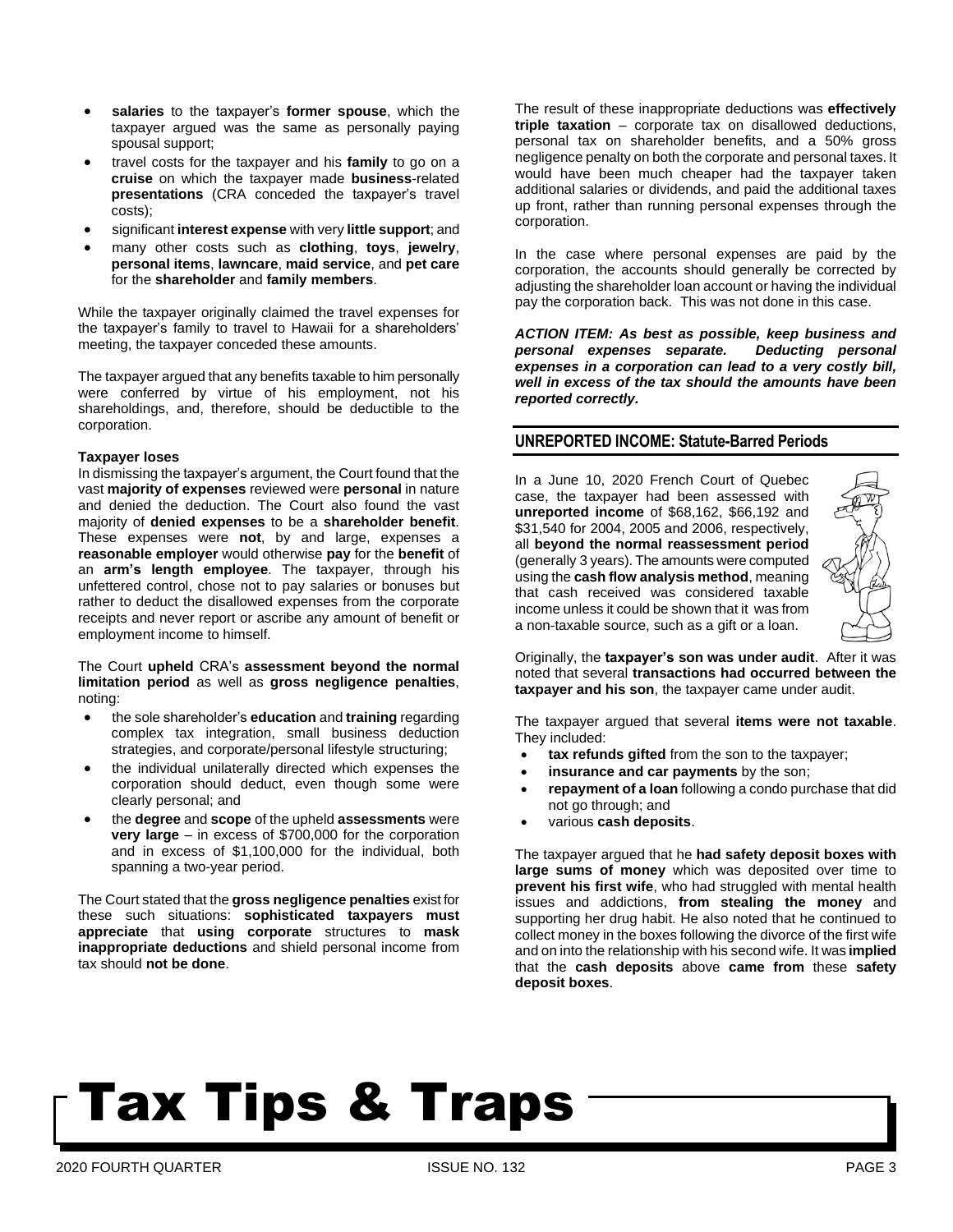In order to assess **outside of the normal reassessment** period for Quebec purposes, similar to federal law, the taxpayer must have **misrepresented** the facts through **carelessness** or **wilful omission**, or have committed **fraud** in filing the statement or in providing information.

#### **Taxpayer wins**

The Court noted the following which indicated that the **criteria** for reassessment outside of the normal reassessment period were **not met**:

- the taxpayer's file was **not identified as being a risk file**, and was only a secondary file to that of his son;
- the taxpayer provided **good cooperation** and provided the documents requested of him (over 700 pages were provided); and
- the taxpayer's **testimony**, along with those of his sons, were **credible** and never seriously shaken.

As Revenu Québec did not demonstrate that the requisite level of misrepresentation was present, their **reassessments were overturned**. Further, the Court noted that, even if the test had been met, using the cash flow method in such a case, where many of the receipts were reasonably explained, would not have been justified.

*ACTION ITEM: An audit of one person can trigger audits of others around them. Ensure to maintain proper documentation and comply with auditor requests as best as possible (with professional assistance) to conclude and contain the audit efficiently.*

#### **UNREMITTED GST/HST OR SOURCE DEDUCTIONS: Directors can be Personally Liable**



Directors can be **personally liable** for employee **source deductions** (both the employer and employee's portion of CPP and EI, and income tax withheld) and **GST/HST** unless they exercise **due diligence** to **prevent failure** of the corporation **to remit** these amounts on a timely basis. As many businesses are struggling

with cashflow, it may be attractive to direct these amounts held in trust for the government to satisfy other creditors, such as suppliers. However, in doing so, directors may unknowingly expose themselves to personal liability if the entity is not able to remit the required source deductions and GST/HST.

Director liability can extend beyond directors of a corporation to other directors, such as those of a non-profit organization.

The following recent **court cases** highlight some of the issues related to this liability exposure:

- In a July 20, 2020 Tax Court of Canada case, the use of **trust funds** (employee withholdings and GST/HST collected on revenues) to **pay other creditors** resulted in the directors being **personally liable** for the unremitted amounts. Their significant **contributions** of **personal assets** to pay other creditors and **efforts to remedy** the failure after it has occurred **could not offset** the lack of steps taken to prevent the **failure to remit**.
- However, in another July 20, 2020 Tax Court of Canada case, the director was not personally liable as due diligence to prevent failure to remit was demonstrated. In this case, there was **no evidence** GST/HST funds had been **diverted to other expenses, and significant efforts** to make remittances was conducted, including **prioritizing remittances over opportunities to benefit the business**. Racial **discrimination** and sexual **harassment** by its customers **impeded** the business's efforts to **collect revenues** including GST/HST.

Care should also be provided to **properly resign** as a director to **limit future exposure**. CRA must issue the assessment against the directors within two years from the time they last ceased to be directors.

In another July 23, 2020 Tax Court of Canada case, **failure** to comply with **all resignation requirements** under the relevant provincial **corporate law** meant that the director's **resignation** was **not** legally **effective**, even though he had submitted a signed letter of resignation to the corporation. As he was still a director, he was **still personally liable** for unremitted GST/HST and source deductions.

*ACTION ITEM: Ensure all source deductions are made in a timely manner. Failing to make source deductions may expose directors personally to the liability.*

#### **U.S. TRANSITION TAX: IRS Starting Compliance Work**



In general, U.S. shareholders were required to pay a **transition tax** on the **untaxed foreign earnings** of certain specified **foreign corporations** as if those earnings had been repatriated to the United States. This tax could apply to a **U.S. citizen, resident or Green Card holders** who own an **interest** in a **private Canadian corporation**. This

tax applied with respect to the last taxable year of the relevant specified foreign corporation that began before January 1, 2018. The tax was includible in the U.S. shareholder's year in which or with which such a specified foreign corporation's year ended.